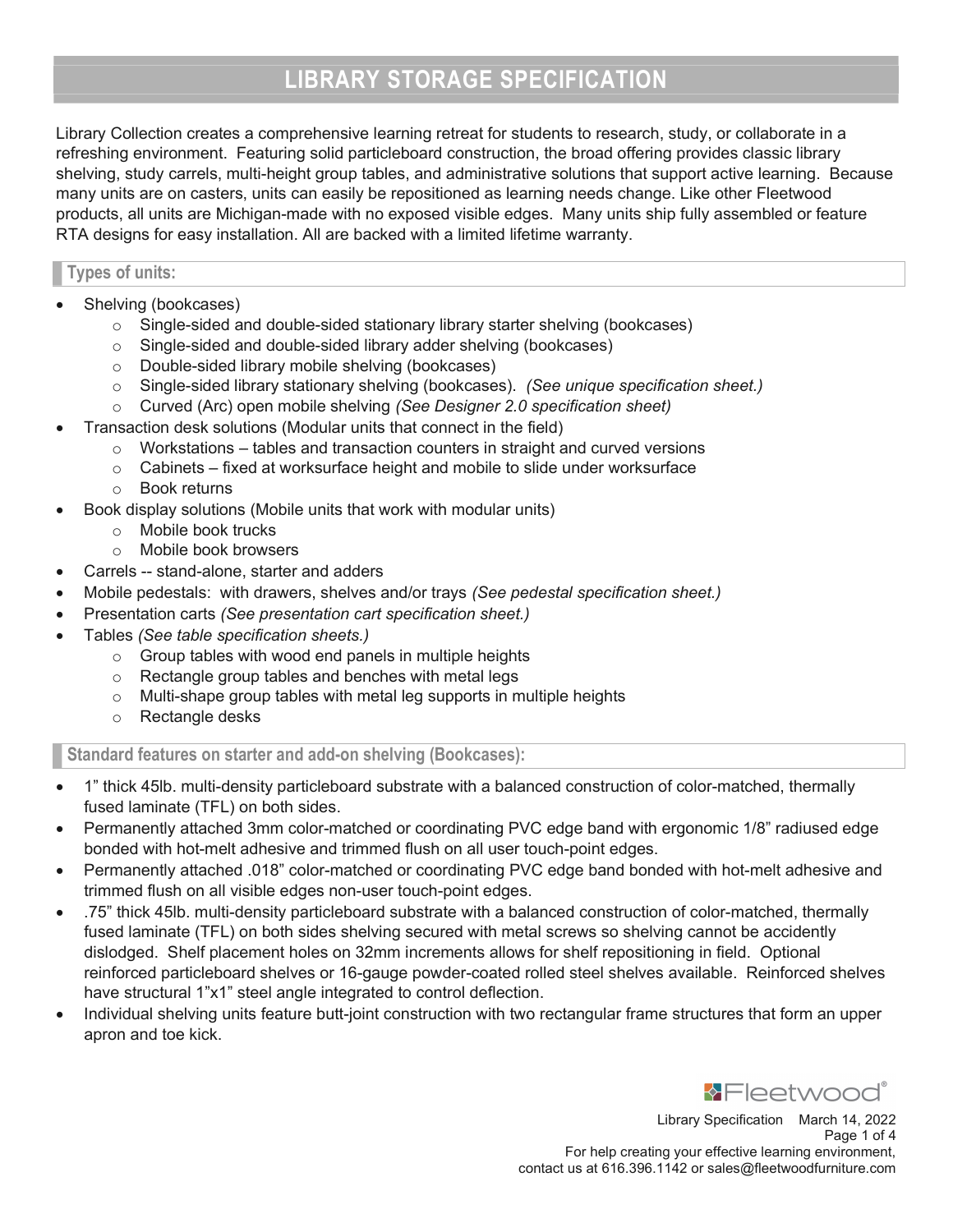- Starter and adder units shipped ready to assemble (RTA) with appropriate pilot holes, grooves and notches drilled on all panels. Starter units have two end panels with shelf holes on only one side. Adder units have one end panel with shelf holes running through end panel. All shelving runs start with one starter unit with unlimited adder units lengthening the shelving run. Reserve the second starter unit end panel to cap off a long shelving run. Starter and adder shelving units are joined together in the field with 5/16-18x3" Hex screws and flat washers. Screws and washers concealed within apron and toe kick. Back panels are attached with #10 x 1.5" screws. Fixed top panel and bottom shelf attached with 90-degree brackets with #10 x .625 screws. Shelves attached with metal shelf clips.
- Units can be repositioned over their lifetime as desired.
- Shipped with upper and lower shelving frames assembled. Ends, back/partition, and shelves installed on-site.

Standard features on mobile, double-sided shelves (bookcases) with concealed casters:

- .75" thick 45lb. multi-density particleboard substrate with a balanced construction of color-matched, thermally fused laminate (TFL) on both sides.
- Permanently attached 3mm color-matched or coordinating PVC edge band with ergonomic 1/8" radiused top edge bonded with hot-melt adhesive and trimmed flush on all user touch-point edges.
- Permanently attached .018" color-matched or coordinating PVC edge band bonded with hot-melt adhesive and trimmed flush on all visible edges non-user touch-point edges.
- 1" thick particleboard shelving secured with metal screws so shelving cannot be accidently dislodged. Shelf placement holes on 32mm increments allows for shelf repositioning in field. Optional reinforced particleboard shelves or 16-gauge powder-coated rolled steel shelves available. Reinforced shelves have structural 1"x1" steel angle integrated to control deflection.
- Individual shelving units feature butt-joint construction with an upper apron and toe kick. Unit joined together with 5/16-18x3" Hex screws and flat washers. Screws and washers concealed within apron and toe kick. Center panels are attached with #10x2.5" screws. Fixed top panel and bottom shelf attached with 90-degree brackets with #10x.625 screws. Shelves attached with metal shelf clips.
- Concealed casters that are plate mounted, ball-bearing swivel design with molded 2-1/2" diameter plastic wheels and 1" hard rubber tread. Casters tested to each hold 200 pounds (total of 800 pounds per unit) and roll over uneven surfaces.
- Shipped with case assembled and casters attached. Shelves installed on-site.

Standard features on modular transaction desk units:

- 1" thick 45lb. multi-density particleboard substrate with a balanced construction of color-matched, thermally fused laminate (TFL) on both sides of all ends. .75" thick back panels, shelves, doors, drawer fronts; and toe kicks.
- Worksurfaces with 1" thick 45lb. multi-density particleboard substrate feature a balanced construction with high pressure laminate (HPL) on top and .5mm cabinet liner backer on bottom of worksurface.
- Permanently attached 3mm color-matched or coordinating PVC edge band with ergonomic 1/8" radiused edge bonded with hot-melt adhesive and trimmed flush on all visible edges of bottom panels, shelves, and drawer fronts and bottom edges of end panels to create pick-proof moisture-resistant edges.
- Permanently attached .018" color-matched or coordinating PVC edge band bonded with hot-melt adhesive and trimmed flush on sides of top and back panels, and on the back of end panels.
- Structural 1.25" high metal support rail under worksurface to control deflection.
- Units feature butt-joint construction. End panels, back panels, bottom panels, toe kicks, worksurfaces, and top supports fastened with 16-gauge steel brackets fastened with #8 x 5/8" panhead screws. Transaction counter attached with VHB adhesive tape.

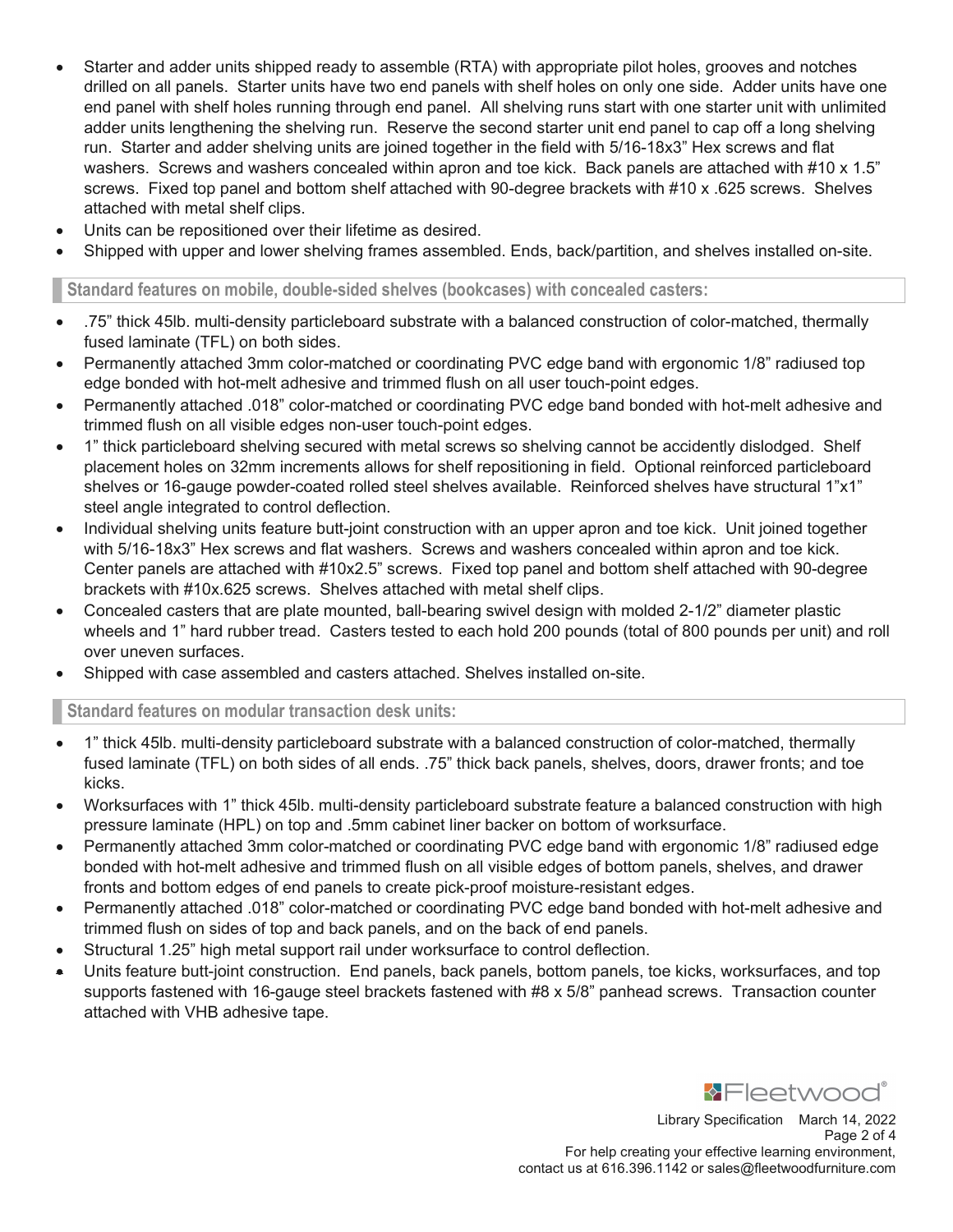- 16- and 20-gauge cold-rolled steel drawer construction on box and file drawers mounted to 16" non-binding fullextension drawer slides on both box and file drawers. Drawers finished with electrostatically applied powder coating.
- Hinges are European style with 120-degree swing and soft close feature.
- Individual drawer and door cylinder-type locking mechanisms on closed storage units keyed alike within the cabinet.
- Door and drawer pulls are ADA compliant arch-shaped pulls that are 128mm on center, 148mm in length with 30mm projection. Optional Metro pull is 128mm on-center, 138mm in length with 25mm projection.
- 3" diameter cable passthrough grommets on select units. Hole to be added in the field.
- .75" thick particleboard shelving secured with metal screws so shelving cannot be accidently dislodged. Shelf placement holes on 32mm increments allow for shelf repositioning in field.
- Individual modular transaction desk unit configuration is arranged and joined in the field. Units can be repositioned over their lifetime as desired.
- Units joined in field with tight-joint fasteners at top and bottom of unit.
- Transition and end panels conceal hardware and provide a finished appearance.
- Shipped assembled independently with casters attached if applicable.

## Standard features on book truck/browser units:

- .75" and 1" thick 45lb. multi-density particleboard substrate with a balanced construction of color-matched, thermally fused laminate (TFL) on both sides of all horizontal and vertical outer and internal panels.
- Permanently attached 3mm color-matched or coordinating PVC edge band with ergonomic 1/8" radiused edge bonded with hot-melt adhesive and trimmed flush on top, bottom, and sides of all visible user touch-point edges to create pry-resistant edges and structural integrity.
- Mobile book trucks and browsers feature 65mm diameter plate-mounted casters with non-marking thermoplastic elastomer tread for quiet use on hard or carpeted flooring.
- Shipped assembled with casters attached.

## Standard features on carrels:

- .75" or 1" thick 45lb. multi-density particleboard substrate with a balanced construction of color-matched, thermally fused laminate (TFL) on both sides of all horizontal and vertical outer and internal panels. Worksurfaces and shelves are 1" thick 45lb. multi-density particleboard substrate feature a balanced construction with high pressure laminate (HPL) on top and .5mm cabinet liner backer on bottom of worksurface
- Permanently attached 3mm color-matched or coordinating PVC edge band with ergonomic 1/8" radiused top edge bonded with hot-melt adhesive and trimmed flush on top, bottom, and sides of all visible portions of cabinets to create pry-resistant edges and structural integrity
- Zinc metal L-bracket and screw butt-joint construction with screws contained to inside of unit. #10 sized screws utilized.
- Starter and adder unit carrels joined together in the field with female and male shoulder screws and Mod-eez® clip connectors.
- 3" diameter cable passthrough and grommets on carrel units
- Shipped ready to assemble with all pilot holes drilled

## Optional features:

Additional shelves available on request.